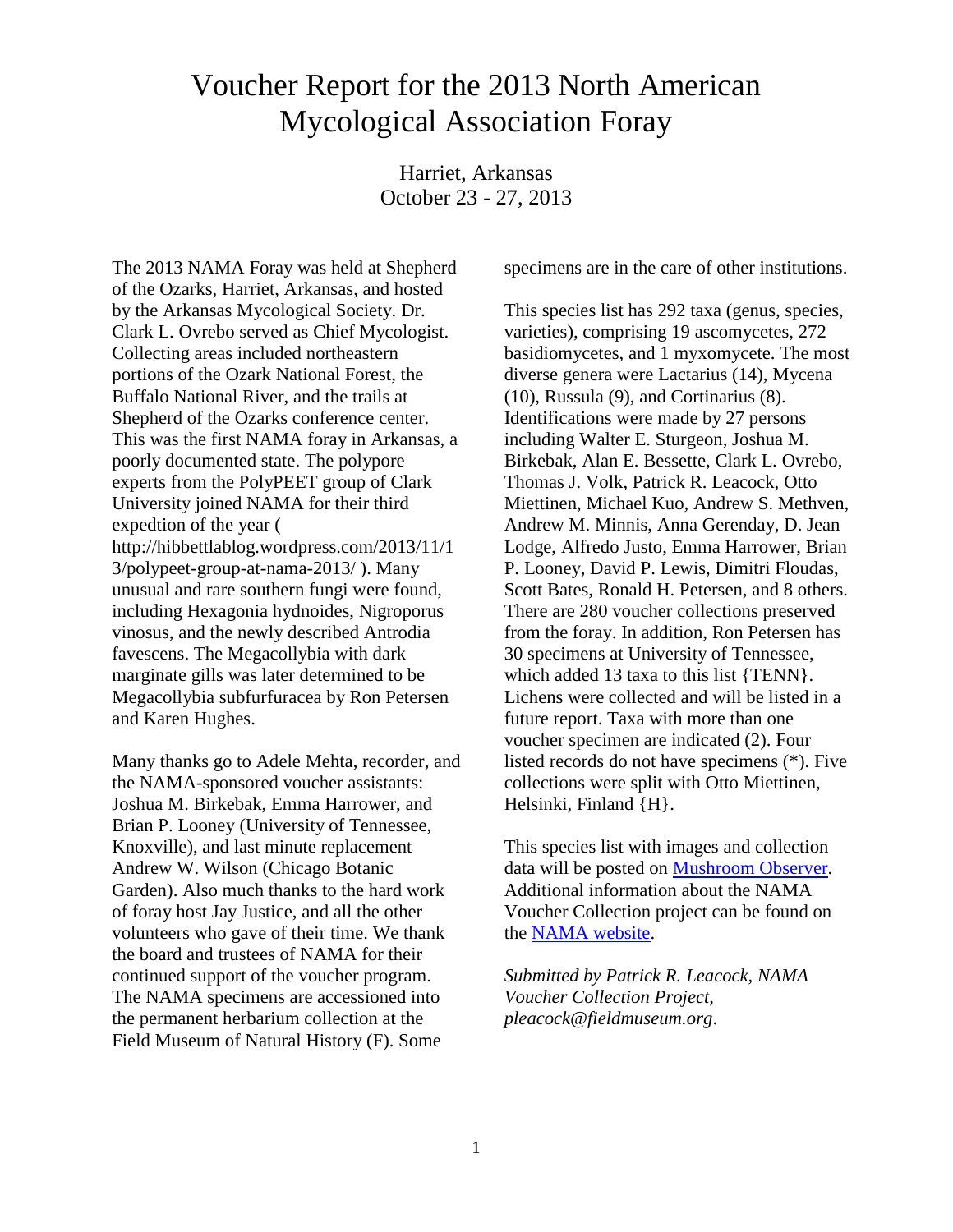Kingdom Fungi Ascomycota

Ascocoryne cylichnium group Biscogniauxia atropunctata Bisporella citrina Chlorociboria aeruginascens Cordyceps militaris (2) Daldinia childiae Helotium midlandensis {A.M.Minnis CFMR} Helvella crispa Humaria hemisphaerica Hypocrea polyporoidea Hypomyces lactifluorum Microglossum olivaceum Phaeocalicium polyporaeum Sarcoscypha occidentalis Scutellinia scutellata Trichoglossum hirsutum Xylaria cubensis Xylaria fejeensis Xylaria polymorpha

Basidiomycota

Agaricus placomyces Agrocybe erebia Agrocybe firma Amanita atkinsoniana Amanita bisporigera Amanita cinereoconia Amanita citrina Amanita polypyramis Amanita rubescens group Antrodia favescens (2) Antrodia juniperina Antrodia cf. serialiformis [A. serialis group] Armillaria mellea Armillaria tabescens Arrhenia epichysium Auricularia fuscosuccinea Baeospora myosura Bjerkandera adusta Boletinellus merulioides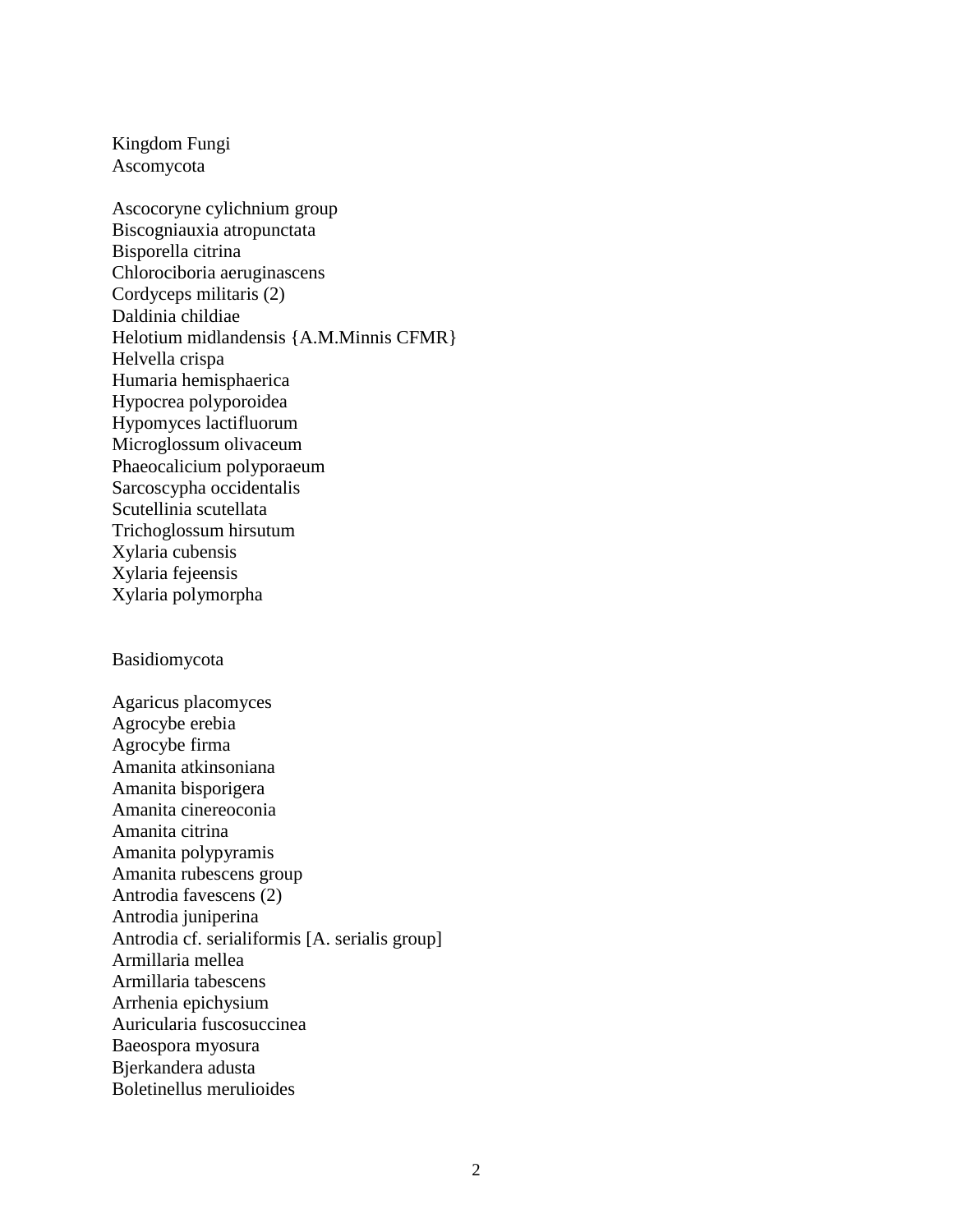Boletus innixus Boletus subvelutipes Bondarzewia berkeleyi Callistosporium luteo-olivaceum Calostoma ravenellii Calvatia cf. craniiformis Cantharellus sp. Cantharellus cibarius group Cantharellus cinnabarinus Cerrena unicolor Chroogomphus rutilus Clavaria fragilis Clavaria subfalcata Clavariadelphus americanus Clavariadelphus unicolor Clavulinopsis corniculata Clavulinopsis laeticolor Climacocystis borealis {H} Climacodon pulcherrimus Clitocybe gibba [Infundibulicybe gibba] Clitocybe nuda Clitocybe odora Clitocybe subconnexa Collybia cookei {TENN} Conocybe apala Coprinellus disseminatus Coprinus comatus Cortinarius spp. (2 species) Cortinarius aff. albidiformis Cortinarius atkinsonianus Cortinarius distans group Cortinarius luteoarmillatus Cortinarius olearioides Cortinarius variiformis Craterellus fallax Craterellus ignicolor Crepidotus applanatus Crinipellis maxima {TENN} Crinipellis setipes Crinipellis zonata Crucibulum laeve Crustoderma dryinum Cuphophyllus pratensis [Hygrocybe] Cystoderma amianthinum Cystoderma cf. amianthinum Cystolepiota seminuda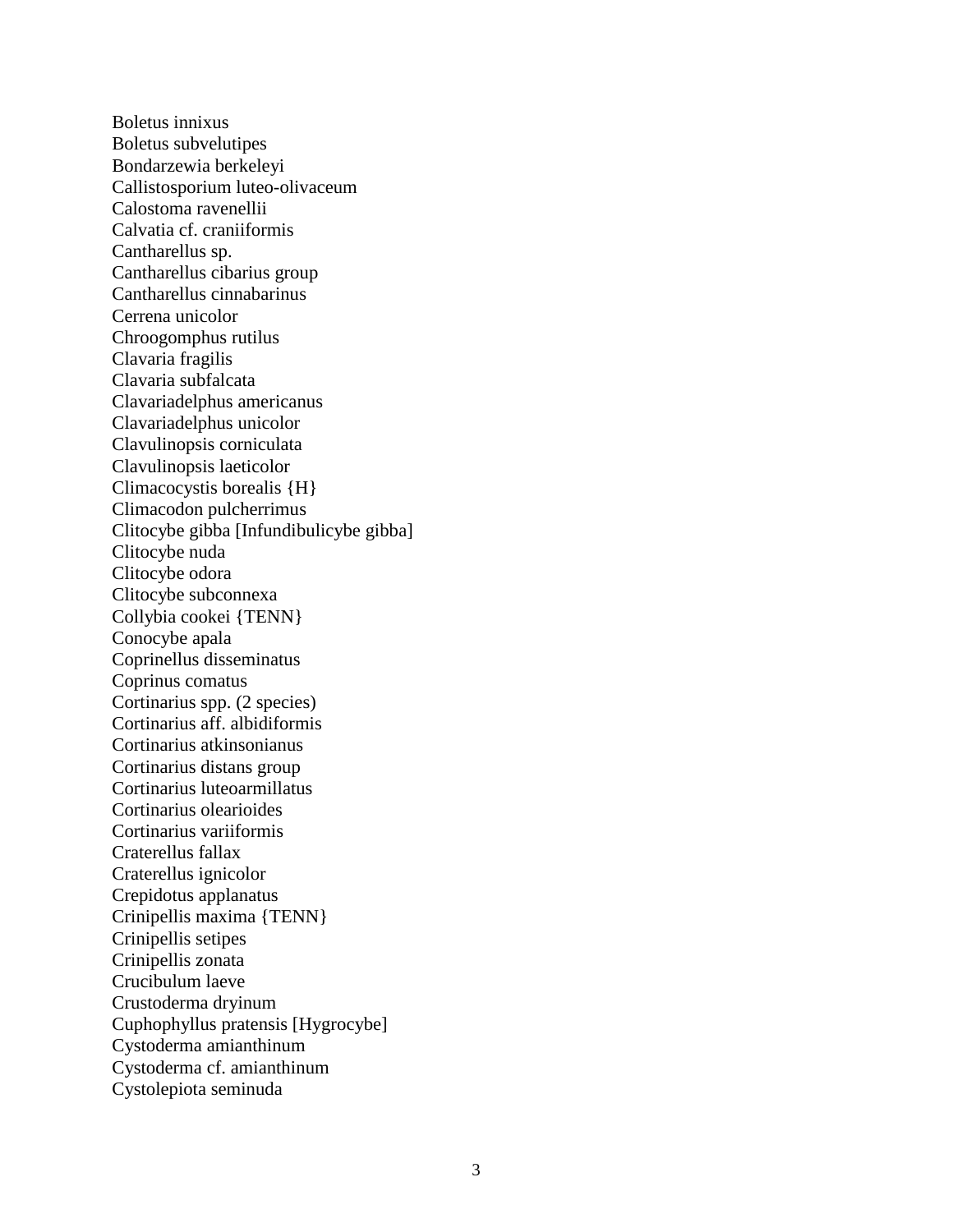Dacrymyces palmatus Dacryobolus sudans Daedaleopsis confragosa Dendrothele nivosa Ductifera pululahuana Entoloma abortivum Exidia recisa Fibroporia radiculosa Fistulina hepatica Flammulaster erinaceellus Fulvifomes robiniae [Phellinus] Fuscoporia gilva [Phellinus] Galerina marginata Ganoderma applanatum Ganoderma lucidum Geastrum saccatum Gliophorus irrigatus [Hygrocybe (American sp.)] Gliophorus perplexus [Hygrocybe perplexa] Gliophorus psittacinus [Hygrocybe psittacina] Gloeophyllum sepiarium Gloeophyllum striatum Gloeoporus dichrous Grifola frondosa Gymnopilus aeruginosus Gymnopilus sapineus Gymnopus spp. {TENN} Gymnopus erythropus {TENN} Hebeloma sinapizans Hericium erinaceus Heterobasidion annosum group Hexagonia hydnoides Hjortstamia crassa [Porostereum crassum] Hohenbuehelia petaloides Humidicutis marginatus var. concolor [Hygrocybe] Hydnochaete olivacea Hydnum repandum var. albidum Hygrocybe cf. acutoconica Hygrocybe cantharellus Hygrocybe cf. coccinea Hygrocybe conica Hygrocybe laeta Hygrocybe aff. mucronella Hygrocybe mucronella sensu American authors Hygrocybe virginea Hygrophorus flavodiscus Hygrophorus laurae (2)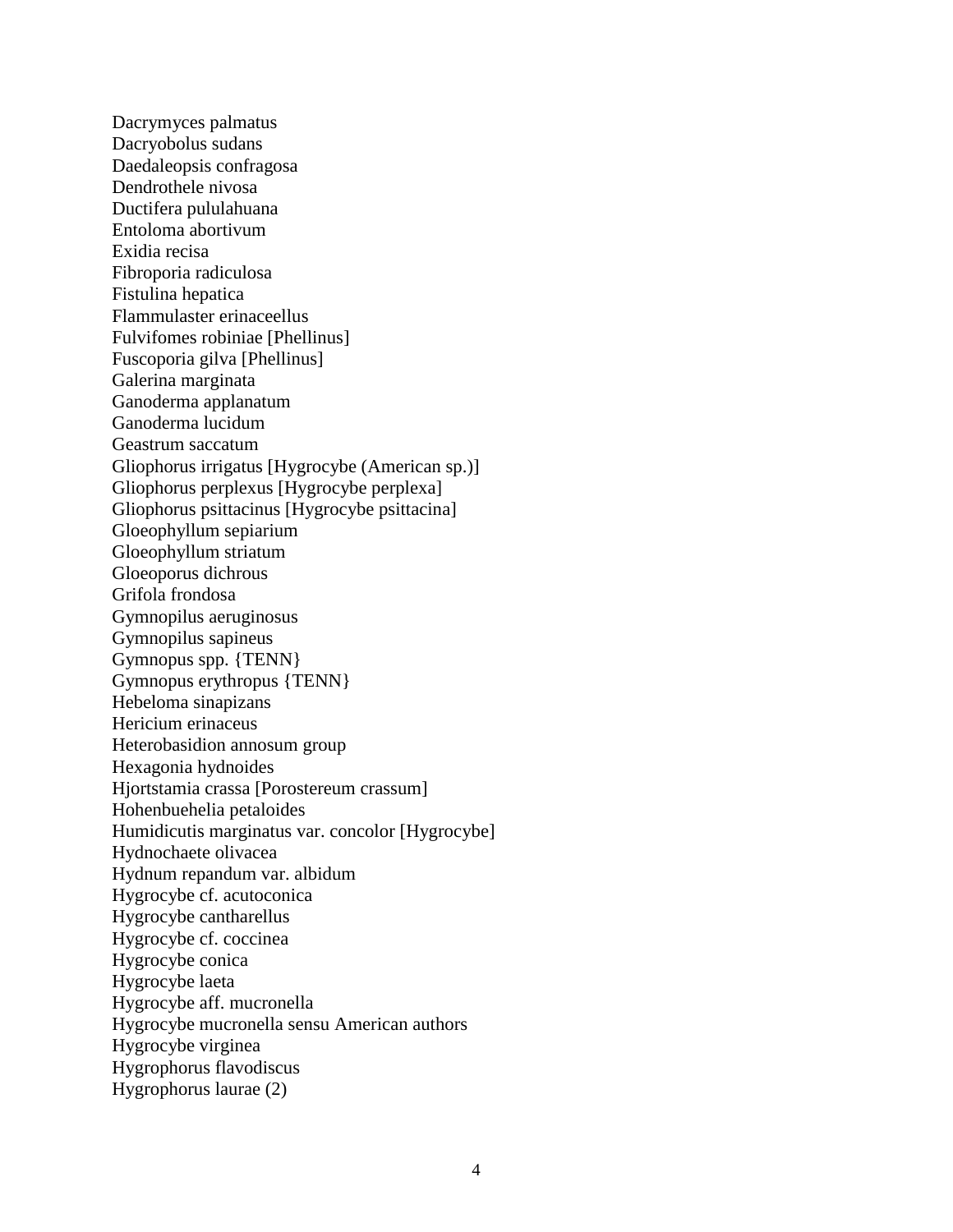Hygrophorus occidentalis Hygrophorus olivaceoalbus group Hymenopellis megalospora Hypholoma fasciculare Inocybe spp. (3 different species) Inocybe fraudens Inocybe geophylla Inocybe lilacina group Inocybe rimosa group Ischnoderma resinosum Laccaria laccata Laccaria ochropurpurea Lactarius argillaceifolius Lactarius camphoratus Lactarius chelidonium Lactarius chrysorrheus Lactarius croceus Lactarius imperceptus Lactarius indigo Lactarius maculatipes Lactarius moschatus Lactarius paradoxus Lactarius psammicola (2) Lactarius pseudodeliciosus Lactarius quietus var. incanus (\*) Lactarius resimus Laetiporus sulphureus Lentaria micheneri Lentinellus micheneri Lentinellus subaustralis {TENN} Lentinellus ursinus Lepiota aspera [Lepiota acutesquamosa] Leptoporus mollis sensu amer. auth. {H} Leucogloea compressa Leucogyrophana sp. Leucopaxillus laterarius Lycoperdon marginatum Lycoperdon perlatum Lycoperdon pyriforme Macrotyphula fistulosa Marasmius capillaris {TENN} Marasmius cohaerens Marasmius felix Marasmius strictipes {TENN} Marasmius sullivantii Megacollybia subfurfuracea {R.H.Petersen TENN}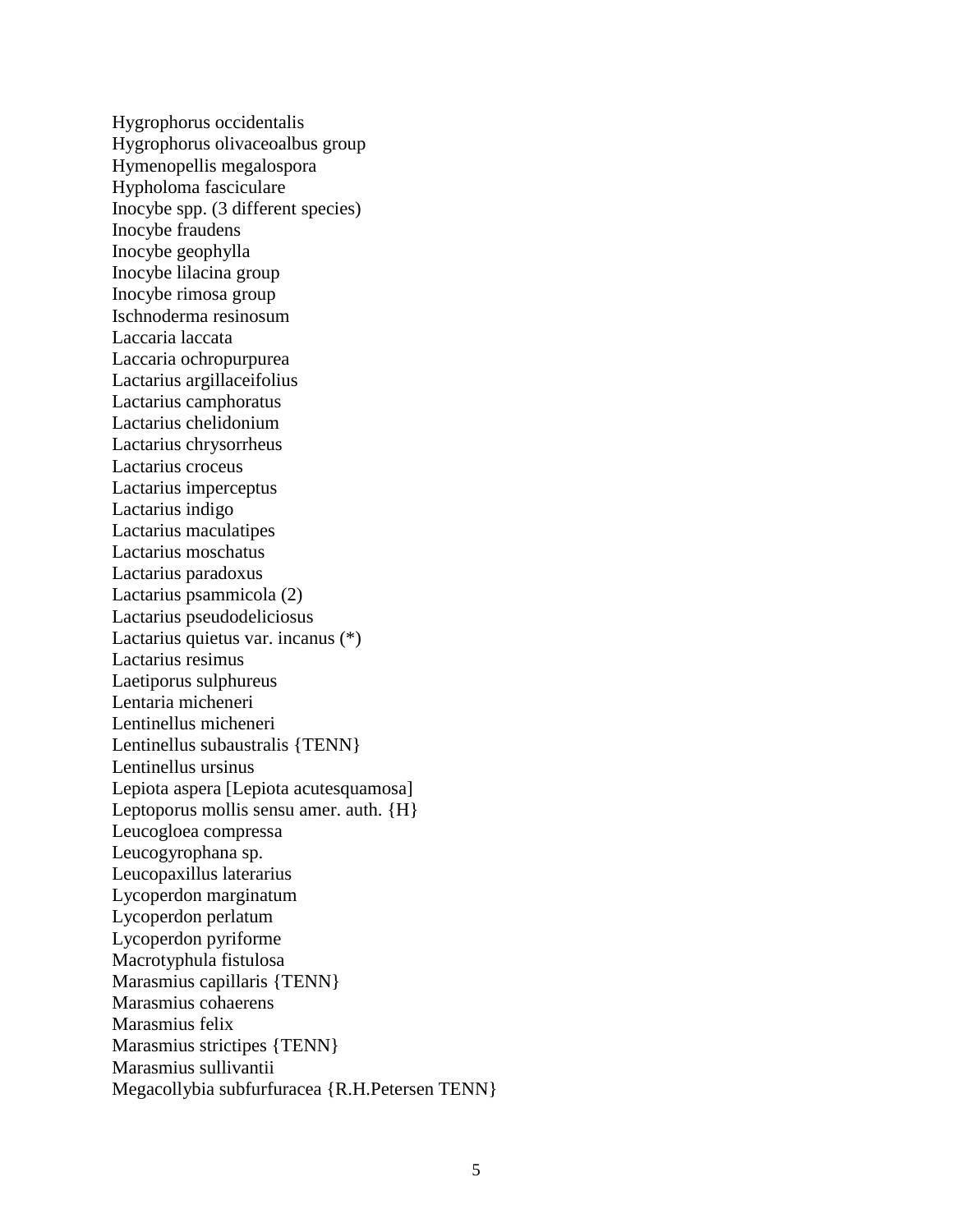Melanoleuca sp. Melanoleuca melaleuca group {M.Kuo} Meripilus sumstinei Metuloidea sp. [old name unpublished] {H} Micromphale perforans var. quercophilus {TENN} Mycena adonis Mycena cf. amicta, cf. subcaerulea Mycena crocea Mycena galericulata (\*) Mycena haematopus Mycena inclinata Mycena leaiana Mycena niveipes Mycena pura Mycena sanguinolenta {TENN} Mycena subcaerulea Mycorrhaphium adustum Nigroporus vinosus Panellus stipticus Perenniporia ohiensis Perenniporia subacida Perenniporia subacida group Perenniporia cf. variegata [P. subacida group] Phaeoclavulina abietina Phaeolus schweinitzii Phanerochaete chrysorhiza [Hydnophlebia] Phellinus sp. Phlebia incarnata [Merulius] Phlebia tremellosa [Merulius] Pholiota polychroa (2) Phylloporus cf. rhodoxanthus (\*) Phyllotopsis nidulans Pisolithus arhizus Pleurotus dryinus Pleurotus ostreatus Pleurotus pulmonarius Pluteus admirabilis {TENN} Pluteus atromarginatus Pluteus cervinus group (2 different spp.) Pluteus chrysophlebius Pluteus cf. major Pluteus petasatus Pluteus romellii Polyporus alveolaris Polyporus radicatus Psathyrella conopilus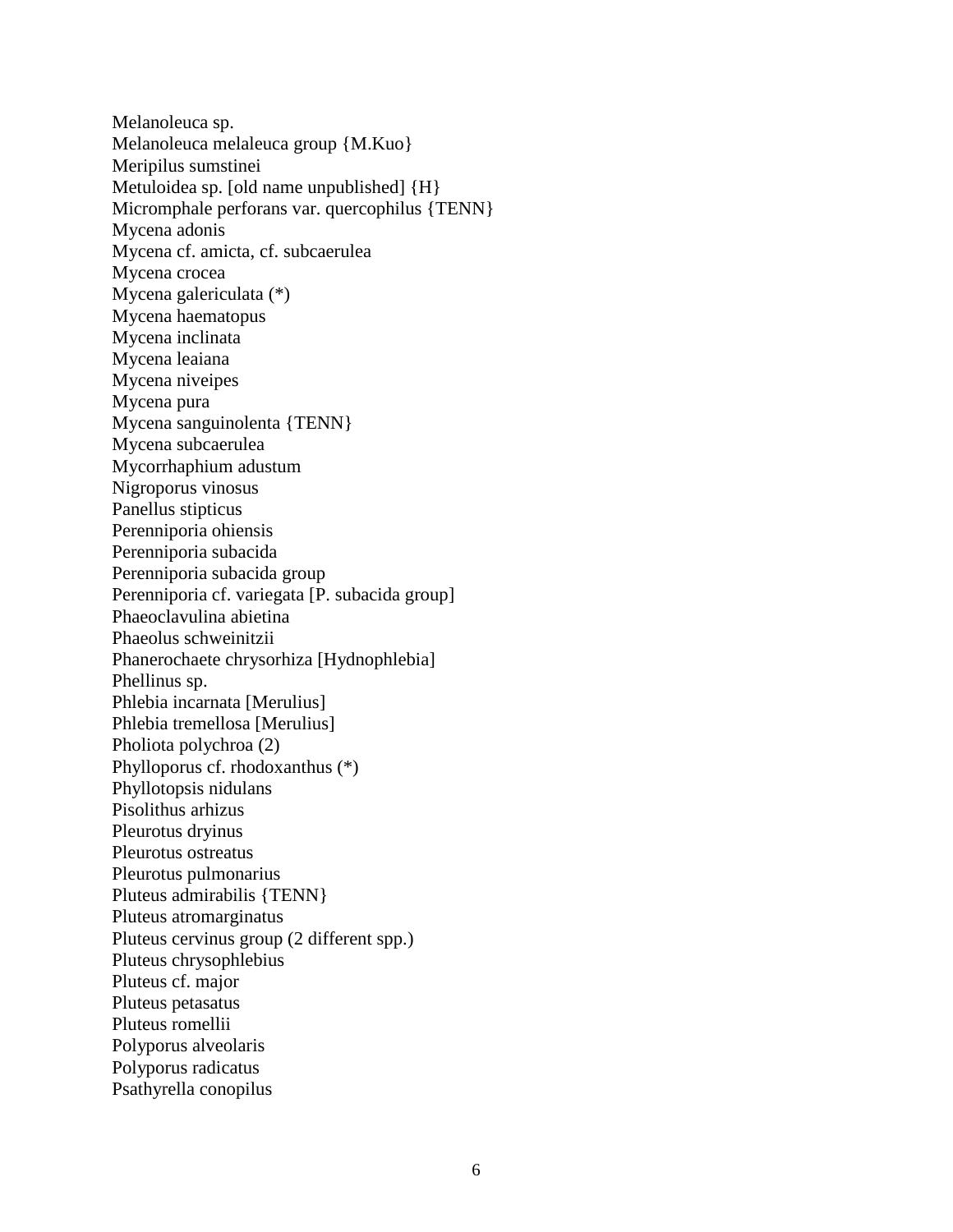Psathyrella hydrophila Pseudoinonotus dryadeus Punctularia strigosozonata Ramaria spp. {TENN} Ramaria apiculata var. brunnea {TENN} Ramaria formosa Ramaria obtusissima Ramariopsis kunzei Resupinatus applicatus Rhizomarasmius pyrrhocephalus Rhizopogon rubescens Rhodocollybia cf. lentinoides Rhodocollybia maculata group Rhodocollybia maculata var. scorzonerea Rickenella fibula Royoporus badius Russula sp. Russula ballouii Russula brevipes Russula brevipes var. acrior Russula cyanoxantha Russula densifolia group Russula flavida Russula ochroleucoides Russula parvovirescens Russula variata Sarcodon sp. Sarcodontia setosa Schizophyllum commune (\*) Schizopora sp. Schizopora paradoxa Scleroderma polyrhizum Skeletocutis alutacea group Spongipellis pachyodon Steccherinum ochraceum Stereum complicatum group Stereum ostrea Stereum striatum Stropharia hardii Stropharia riparia Suillus brevipes Suillus hirtellus Suillus punctipes Suillus tomentosus Tapinella panuoides Terana coerulea [Pulcherricium caeruleum]